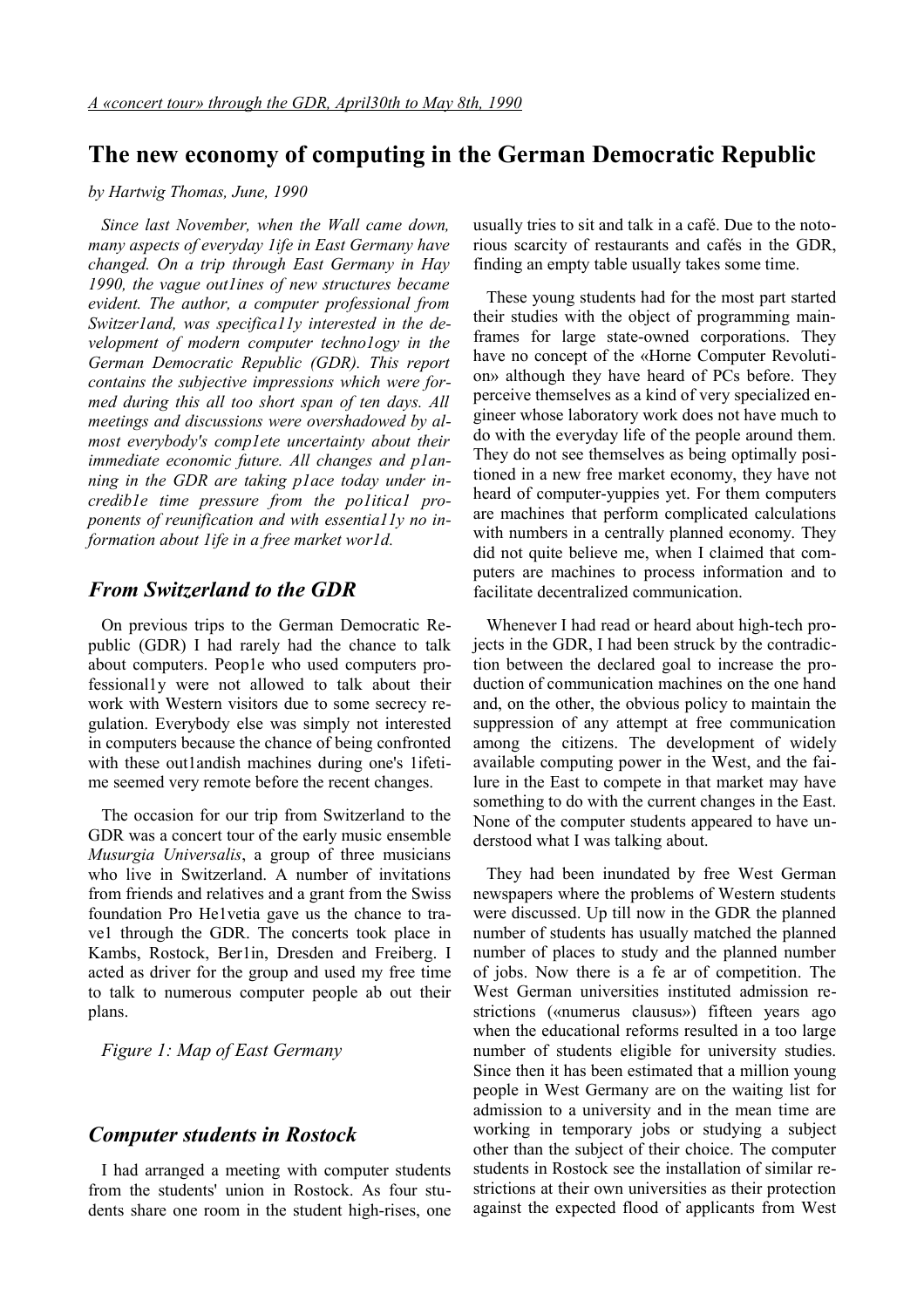Germany. This return to the planned economy on the education level has the appeal of apparent safety for them.

### *The PC and the Church*

It is not surprising that computer students have hardly any concept of the effects of PCs on Western society. The embargo of the Western powers concerning even the most elementary micro-processors in our appliances is still in effect  $-$  in spite of five years of glasnost.

Of the CP/M-compatible PCs (e.g. the «PC 1715» [1](#page-1-0) ) that were produced in the GDR before «the Change», hardly any showed up in the computing or science departments of the universities. They were largely exported or used in production. Two years ago it was estimated that a total of eight PC XTs were available in the math departments of the universities of the Republic. Professors and students had to reserve computing time on them months ahead. They were used 24 hours per day as leaving them idle would have been considered a waste. The PC experience was not any different from the mainframe experience for the students.



*Figure 2: The Personal-Computer 1715*

The «official» PCs were not the only ones in the GDR two years ago. Several thousand «private» PCs must have been in the country even then. I mostly encountered them in the offices of the Lutheran Church. The Church, being without state support, had a very pressing need for «private» communication among its members, whether it be for announcements to the congregation or for mailing exhortations to pay the membership fees. The PC with its mail-merge capabilities proffered the ideal tool for these tasks, specially as the usage of printing shops and photocopying machines was heavily censored. The West German partner Church furnished the money and the expertise for acquiring these machines and using them.

Even this spring the only offices equipped with modern PCs were Church offices. The technical advice from the partner Church in West Germany appears to have been excellent. A nicely balanced compromise seems to have been made between price, luxury, speed and durability. The editor's office of the Berlin Church weekly, *Die Kirche*, uses a laser printer for small publishing jobs, a cheap but fast PC AT clone for typesetting, a PC XT clone with a cheap dot-matrix printer for pure text entry and a reasonable, comprehensive German language software package.

For the next few years it will be impossible to sell any other but German language software in what is now the territory of the GDR. Foreign languages were only taught in a rudimentary fashion there by teachers who had never had the chance to hear native speakers. The motivation to learn foreign languages was very low as it seemed highly improbable that one would ever have a chance visit the major Western European countries in one/s lifetime. The motivation to learn Russian and other Eastern languages even lower before the newly awakened interest in *glasnost*. It was virtually impossible to obtain publications from the West.

We heard from everybody we met, that they were planning to go on vacation in the West this summer with their first West German marks. Very few of them dared contemplate going to a country where German is not spoken; those who did expressed a fe ar of being helpless and lost in a world which knows no German.

## *PCs for a (new) documentation center in Berlin*

In Berlin I had the chance to meet representatives of an office engaged in collecting and distributing documentation about economic developments. As

<span id="page-1-0"></span><sup>1</sup> Der Personal-Computer 1715, Ed. VEB Kombinat Robotron, Verlag Die Wirtschaft, Berlin, 1987, ISBN 3- 349-00231-5.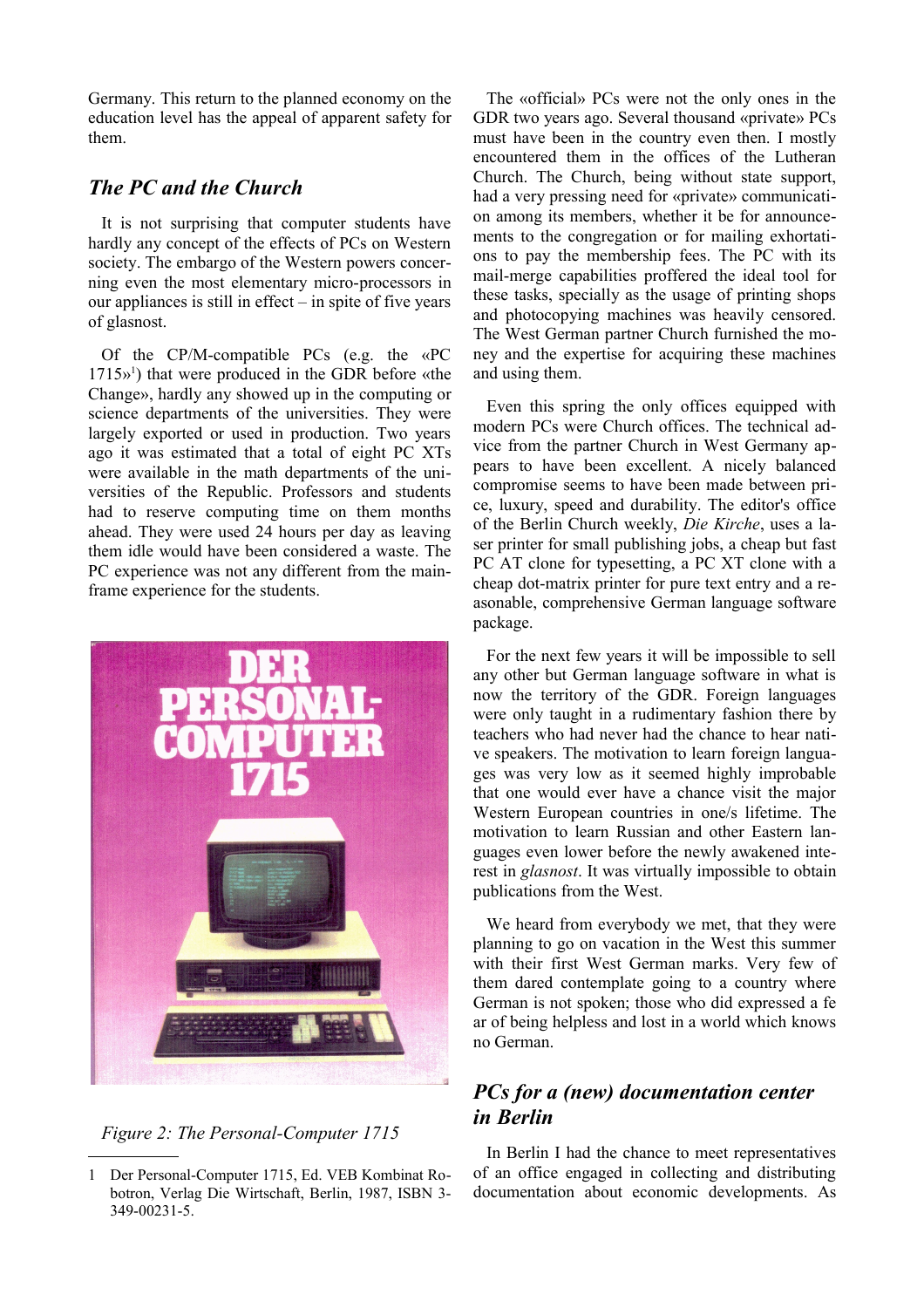opposed to the Church, all the evaluation, research, collation and copying is done for the most part without the help of computers in these offices. Now that the sources as well as the recipients of some of the material collected by this office are in the West, its computerization is being considered.

This former state-owned, state-run documentation center may be privatized within a few months. Nobody has any idea who will have to pay what to whom for the furnishing, the material, or even the offices themselves at this great location in central Berlin. It is therefore difficult to deal with these freshly-baked capitalists. As the government has not yet established guarantees for private property or decided the future fate of the «people's property», their contracts lack a solid legal basis.

They questioned me about my opinion as to their needs for computerization. They had gotten the impression that they would need,the same brand of (main-frame) computers as their West German counterpart and wondered whether it would not be advisable to wait until a world-wide common standard of economic information interchange had been established. For their more mundane office needs they had evaluated the current market quite successfully. Their price estimate seemed rather excessive to me.

After explaining that compatibility of message exchange on diskettes or through the modem did not narrow down the choice to the one expensive, West German brand of computers, I attempted to show that communication is possible, necessary and even desirable in spite of a certain amount of chaos in the standardization. If one wants to wait for world-wide uniformity, one may have to wait for a long time. The typical GDR-reflex of waiting for the only correct huge system – one that will solve all problems and that has been approved by all possible Big Brothers – is not suited to life in the modern chaotic world.

The fundamental gap between «free market» thinking and a «planned economy» mentality became clear when the question of the number of PCs to be used was raised and what they would cost. The representatives of the documentation center used the budgeted amount of money available, divided it by the published price per machine and concluded the number of PCs they could buy was the number of PCs they needed. The idea of assessing the productivity of a PC in the office was quite foreign to them. The argument that one could get credit to buy a PC from any bank, if one could show that one could make a profit with it, clashed with traditional German morals concerning debts. The idea that every PC which is not put to productive use has been

bought too expensively, even if it is within your budget, seemed equally incongruous. Finally the remark that nobody in his right mind bought computers at the published «list prices» met with downright incredulity. The explanation that in capitalism one has to bargain just as one would at an Oriental bazaar seemed somewhat frivolous and was only partly believed.

In order to enable them to fill in the gaps in knowhow and to be able to make an informed choice, I suggested that the documentation center should write up a statement of their needs independent of the amount of money available and mail this to the various possible suppliers requesting bids. These suppliers would then be eager to send their business representatives to explain everything that was unclear. In addition the chance of entering this new market would persuade them to offer large rebates and reasonable deals. The meaning of «free market» is comparative shopping and free choice of supplier.

### *Computing in Saxonia*

In Dresden I met a mathematics teacher at one of the local universities with whom I have occasionally exchanged computer experiences for more than fifteen years now. He is one of the early computer users in the GDR, using it for technical computation and in teaching.

At the universities the situation was always difficult. The selection of students destined for academic careers was to a large measure dependent on their ideological aptitude. The members of the Party naturally helped each other to lucrative posts and made it difficult for anybody else to get one. Due to the leading role of the Party, it was practically impossible to challenge their decisions.

The concept of a math department having to fulfill «the Plan» leads to ludicrous scenes such as the ones described in the novels of the mathematician Helga Königsdorf. The scientists less true to the Party line were shunted off to Saxonia, the East German Siberia. Even there, the scientific society was divided into the ones that have to work and the ones that have connections. Due to the large majority of Party members in academia it is predicted that their net of mutual support will prevail without giving way to «the Change».

A delegation from West German universities recently made it clear, that the university could not expect to continue with a one-to-one teacher to student ratio. It is not yet clear who will have to go. It is very difficult for scientists over forty-five to find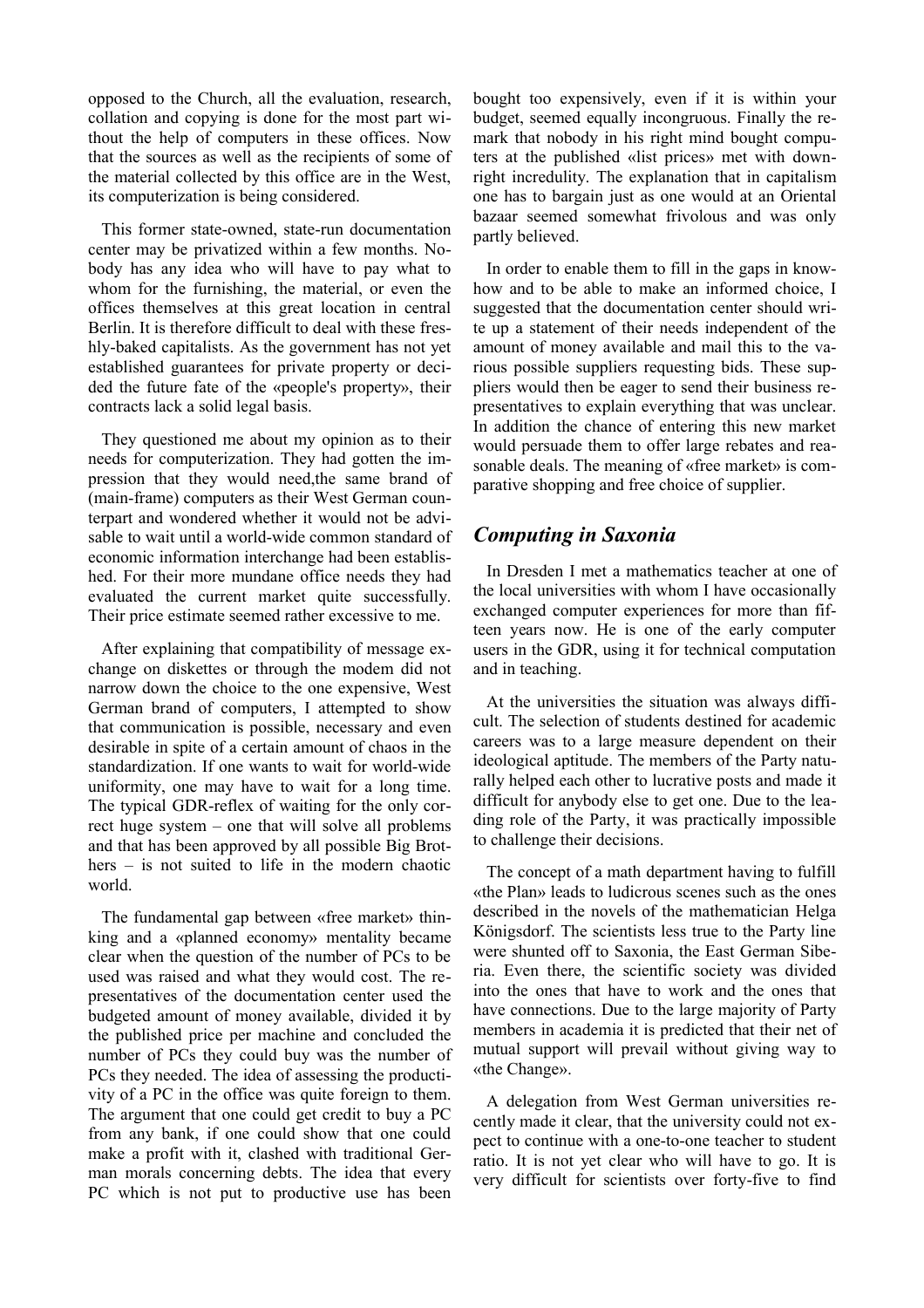jobs in private industry. The large companies in Western Germany do not hire the elderly.

For the teachers at the universities – as weIl as for people in civil service, in cultural institutions, in hospitals, in schools – the only certainty is that their savings will be reduced by half, that the unemployment rate will probably rise to 50% and that their salaries will not buy what they need for survival. Before «the Change» one had money and nothing in the stores to spend it on; now the stores are full of Western products at five times the Western price and the salaries are not expected to pay the rent any more.

We also discussed recent developments in compu-ter arithmetic<sup>[2](#page-3-0)</sup> and the chances for a former mathematics professor, who was often at odds with the ideological popes, to find a job in industry where his expertise in solving technical problems on the PC will be useful. When people start being dismissed from the university, it will be the old Party members who do the dismissing.

### *A zero-information competitive economy?*

Almost all the discussions with people in the GDR about their uncertainties and problems and fears are accompanied by an almost unnoticeable but persistent feeling of strangeness. None of their complaints would have been voiced in this fashion two years ago. The advantages of freedom of thought and speech are almost forgotten by now because they have become commonplace. In the ears of an outside visitor, however, the relief they display from the constraints of secrecy, their ability to speak freely, manifest a joy and a self-assurance which almost counterbalance the complaints.

The famous mathematical proofs of the equivalence of a competitive free market system with the best of all possible planned markets<sup>[3](#page-3-1)</sup> all require the participants in the free market to have a certain amount of access to information about it. In the GDR we are about to witness a gigantic experiment in zero-information economics very far from equilibriurn. The analysis of climatic changes using modern chaos-theory methods has shown that overly fast changes in the boundary conditions of a dynamic system may lead to unpredictable, irreversible developments. For the seventeen million guinea pigs in this economic experiment it is to be hoped that the chaotic solutions of this system will not pull them into the «strange attractor» of another oppressive system of government.

<span id="page-3-0"></span><sup>2</sup> Ulrich W. Kulisch and Willard L. Miranker: Computer Arithmetic in Theory and Practice, Academic Press, 1981, ISBN 0-12-428650-X.

<span id="page-3-1"></span><sup>3</sup> A. Kirman: Competition versus Cooperation in Economics, The Mathematical Intelligencer, #2, vol. 8, 1986.

K. J. Arrow and M. D. Intriligator (Eds): Handbook of Mathematical Economics, Amsterdam, North Holland, 1982.